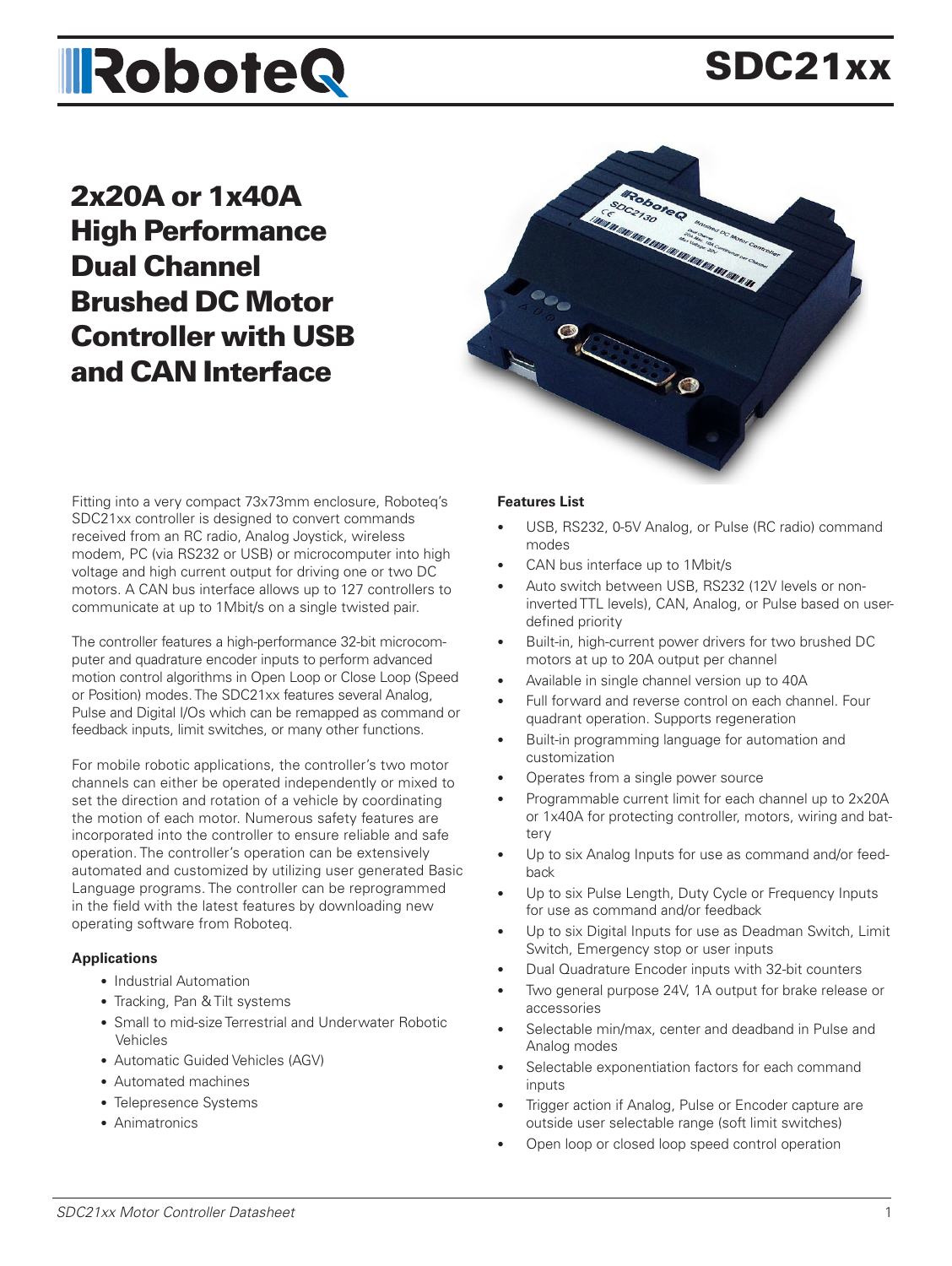

- Closed loop position control with analog or pulse/frequency feedback
- Precise speed and position control when Encoder feedback is used
- PID control loop with separate gains for each channel
- Optional Mixed control (sum and difference) for tank-like steering
- Configurable Data Logging of operating parameters on RS232 Output for telemetry or analysis
- Built-in Battery Voltage and Temperature sensors
- Power Control header for turning On or Off the controller from external microcomputer or switch
- No consumption by output stage when motors stopped
- Regulated 5V output for powering Encoders, RC radio, RF Modem or microcomputer
- Separate Programmable acceleration and deceleration for each motor
- Separate Programmable maximum forward and reverse power
- Support for CANopen and two simplified CAN protocols

• Direct connection to multi-channel 2.4GHz RC satellite receiver

**IRobote** 

- Ultra-efficient 10 mOhm ON resistance MOSFETs
- Stall detection and selectable triggered action if Amps is outside user-selected range
- Overvoltage and Undervoltage protection
- Programmable Watchdog for automatic motor shutdown in case of command loss
- Overtemperature protection
- Diagnostic LED indicators
- Efficient heat sinking using conduction bottom plate. Operates without a fan in most applications
- Power wiring via terminal strip wires up to AWG12
- 2.76" (70mm) L, 2.76" W (70mm), 0.78" (20mm) H
- -40º to +85º C operating environment
- 4.2oz (120g)
- Easy configuration, tuning and monitory using provided PC utility
- Field upgradeable software for installing latest features via the Internet

### Orderable Product References

TABLE 1.

| <b>Reference</b> | <b>Number of Channels</b> | <b>Amps/Channel</b> | <b>Volts</b> | <b>Ethernet</b> | <b>Resolver</b> | <b>USB</b> |
|------------------|---------------------------|---------------------|--------------|-----------------|-----------------|------------|
| <b>SDC2130</b>   |                           | 20                  | 30           | No              | Νo              | Yes        |
| <b>SDC2160</b>   |                           | 20                  | 60           | Νo              | Νo              | Yes        |
| <b>SDC2130S</b>  |                           | 40                  | 30           | Νo              | Νo              | Yes        |
| <b>SDC2160S</b>  |                           | 40                  | 60           | No.             | Νo              | Yes        |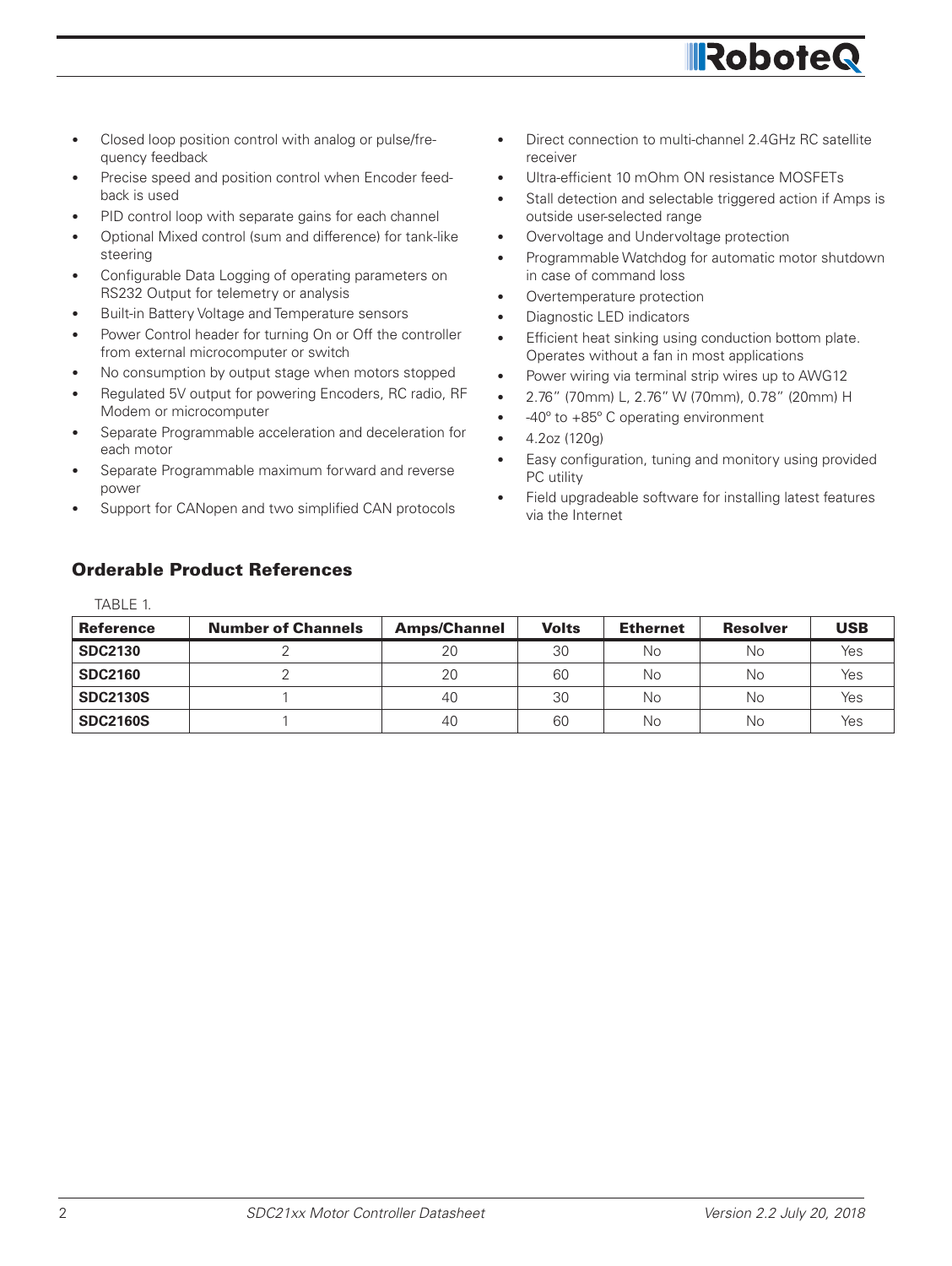

## Important Safety Disclaimer

**Dangerous uncontrolled motor runaway conditions can occur for a number of reasons, including, but not limited to: command or feedback wiring failure, configuration error, faulty firmware, errors in user script or user program, or controller hardware failure.** 

**The user must assume that such failures can occur and must make their system safe in all conditions. Roboteq will not be liable in case of damage or injury as a result of product misuse or failure.**

### Power Wires Identifications and Connection

Power connections are made through a six position screw terminal.

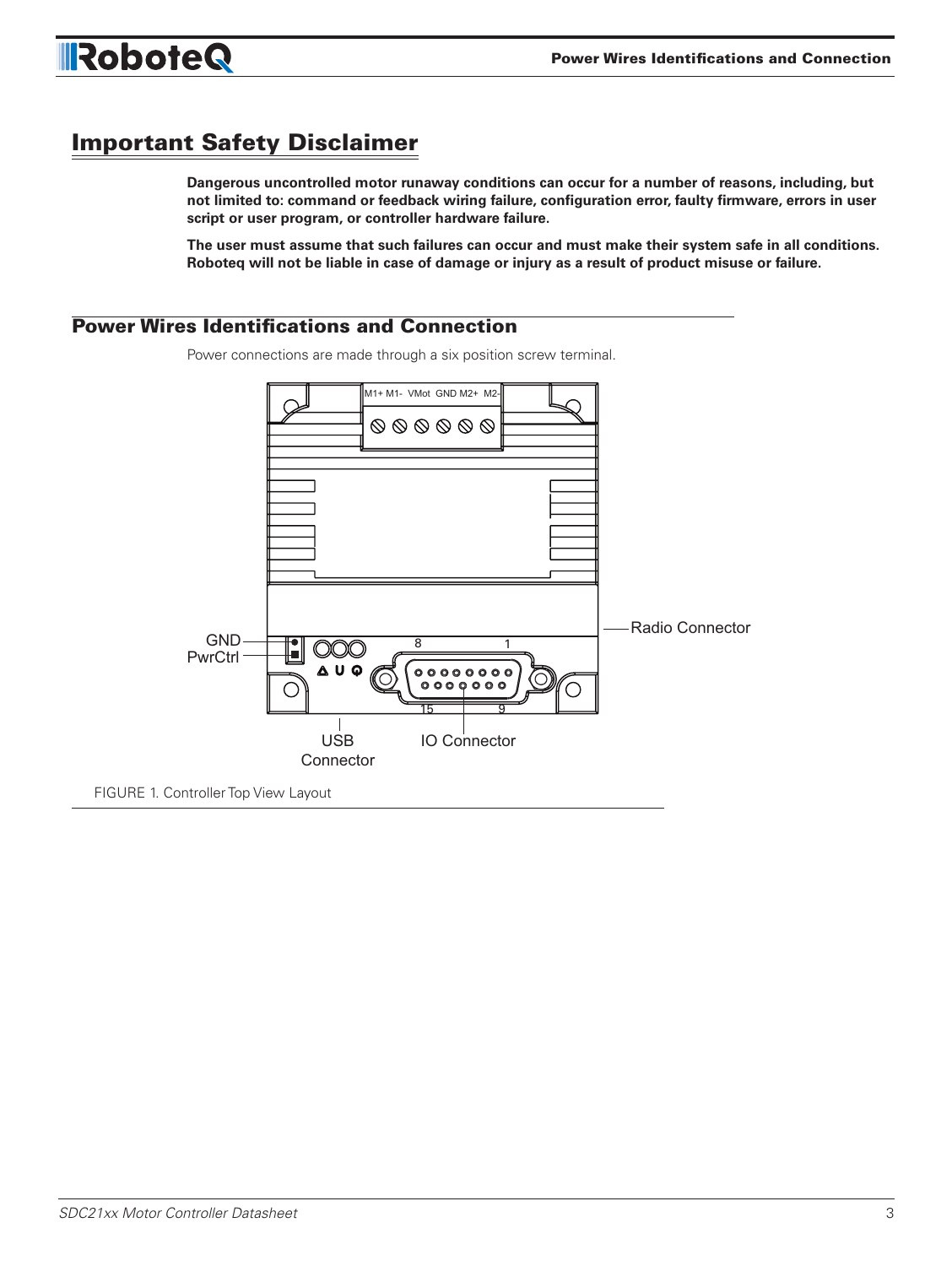

Figure 2, below, shows how to wire the dual-channel controller and how to turn power On and Off.

FIGURE 2. Powering the Controller. Thick lines identify **MANDATORY** connections

### Important Warning

**Carefully follow the wiring instructions provided in the Power Connection section of the User Manual.** 

**The information on this datasheet is only a summary.**

### Mandatory Connections

It is imperative that the controller is connected, as shown in Figure 2, above, in order to ensure a safe and trouble-free operation. All connections shown as thick black lines line are mandatory. The controller must be powered On/Off using switch SW1on the Power Control Header.

### Emergency Switch or Contactor

The battery must be connected in permanence to the controller's VMot power via an input emergency switch or contactor SW2 as additional safety measure. The user must be able to deactivate the switch or contactor at any time, independently of the controller state.

### Electrostatic Discharge Protection

In accordance with IEC 61000-6-4, Roboteq Motor Controllers are designed to withstand ESD up to 4kV touch and 8kV air gap. This protection is implemented without any additional external connections required.

Some specifications, such as EN12895, require a higher level of protection. To maximize ESD protection, up to 8kV touch and 15kV air gap, you may connect the metallic heatsink of the controller to your battery negative terminal. See App Note 062918 for example connections.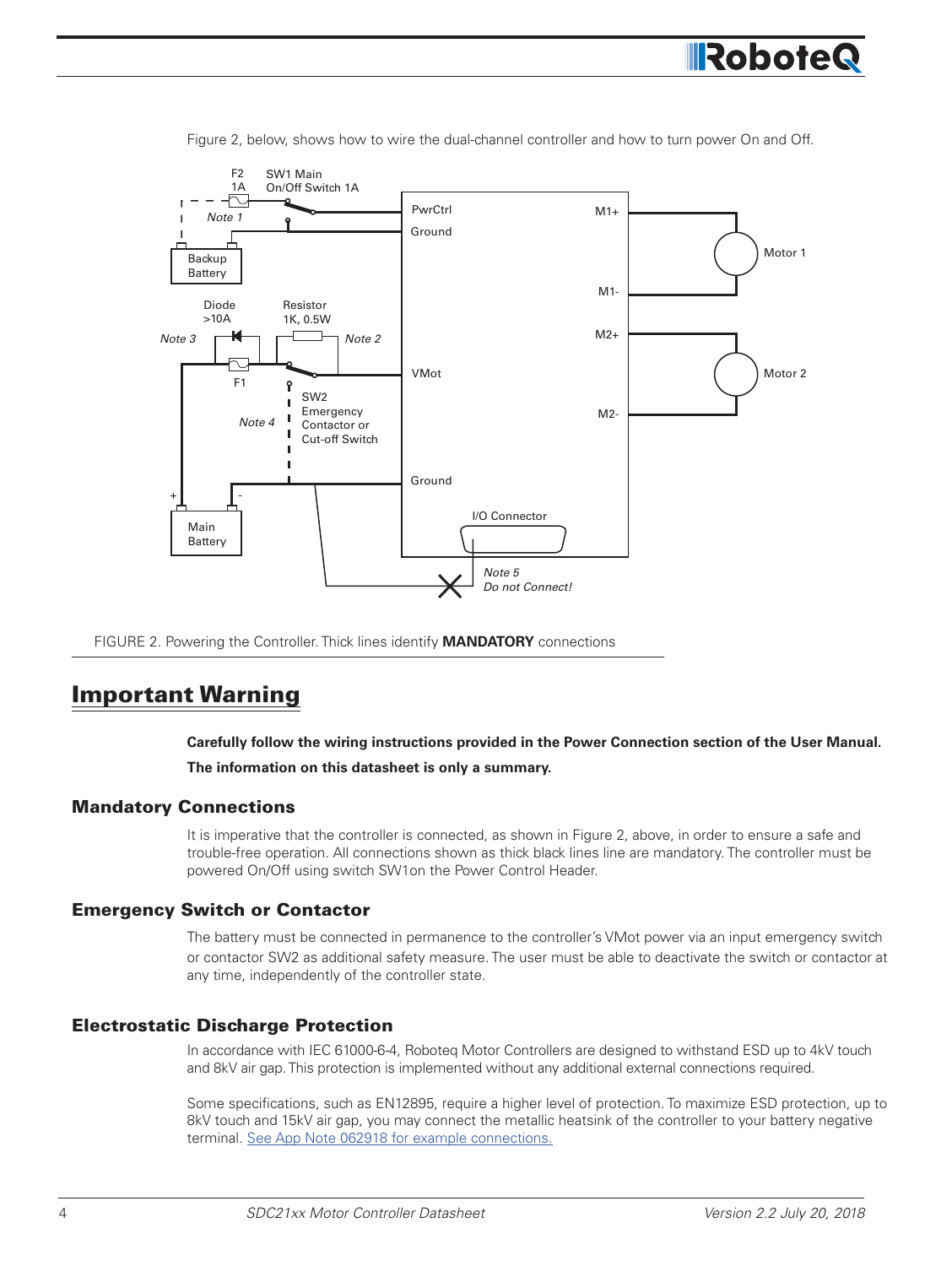

### Precautions and Optional Connections

Note 1: An optional backup battery to ensure motor operation with weak or discharged battery. Note 2: Use precharge 1K Resistor to prevent switch arcing.

Note 3: Insert a high-current diode to ensure a return path to the battery during regeneration in case the fuse is blown.

Note 4: Users have the option to ground the VMot terminal when the controller is Off. It is recommended that users do this if there is any concern that the motors could be made to spin and generate voltage in excess of excess of 10V.

Note 5: Beware not to create a path from the ground pins on the I/O connector and the battery's minus terminal.

### Use of Safety Contactor for Critical Applications

An external safety contactor must be used in any application where damage to property or injury to person can occur because of uncontrolled motor operation resulting from failure in the controller's power output stage.



FIGURE 3. Contactor Wiring Diagram

The contactor coil must be connected to a digital output configured to activate when "No MOSFET Failure". The controller will automatically deactivate the coil if the output is expected to be off and battery current of 500mA or more is measured for more than 0.5s. This circuit will not protect against other sources of failure such as those described in the "Important Safety Disclaimer" on Page 3.

### Single Channel Wiring

The single channel version of the controller (SDC2130S and SDC2160S) require that the output be parallel and that the load be wired, as shown in Figure 4, below.



FIGURE 4. SDC2130S and SDC2160S Wiring Diagram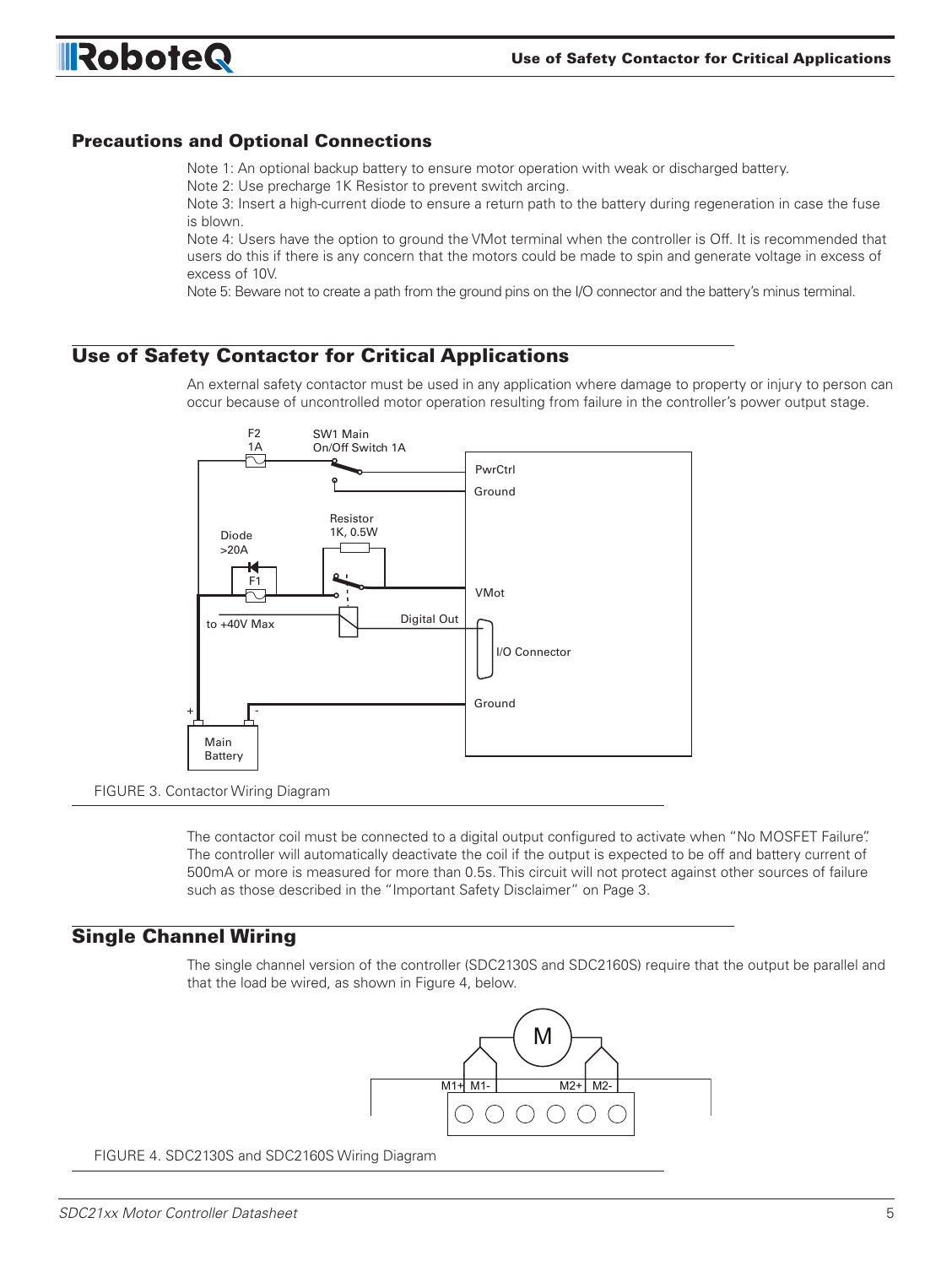# Important Warning

**This wiring in Figure 4 is only possible on controllers fitted with the Single Channel version of the firmware. Dual channel controllers will be damaged if wired as single channel. Verify that the PC utility identifies the controller as SDC2130S or SDC2160S before applying power to the load.**

### Controller Mounting

During motor operation, the controller will generate heat that must be dissipated. The published amps rating can only be fully achieved if adequate cooling is provided. Good conduction cooling can be achieved by mounting the controller to a metallic surface, such as the chassis, cabinet, etc.

### Sensor and Commands Connection

Connection to RC Radio, Microcomputer, Joystick and other low current sensors and actuators is done via the 15 connector located in front of the board. The functions of many pins vary depending on user configuration. Pin assignments can be found in Table 2, below.



FIGURE 5. Connector Pin Locations

TABLE 2.

| <b>Connector Pin</b>                                             | <b>Power</b> | <b>Dout</b> | Com          | <b>RC</b>       | Ana              | <b>Dinput</b>    | <b>Enc</b>         | <b>Default Config</b> |
|------------------------------------------------------------------|--------------|-------------|--------------|-----------------|------------------|------------------|--------------------|-----------------------|
| 1                                                                |              | DOUT1       |              |                 |                  |                  |                    | Unused                |
| 9                                                                |              | DOUT2       |              |                 |                  |                  |                    | Unused                |
| $\overline{2}$                                                   |              |             | <b>TxOut</b> |                 |                  |                  |                    | RS232Tx Data          |
| 10                                                               |              |             |              | RC <sub>5</sub> | ANA5 (1)(2)      | DIN <sub>5</sub> | ENC2A              | Unused                |
| 3                                                                |              |             | RxIn         |                 |                  |                  |                    | RS232Rx Data          |
| 11                                                               |              |             |              | RC4             | ANA4             | DIN4             |                    | Unused                |
| $\overline{4}$                                                   |              |             |              | RC1             | ANA1 (1)(2)      | DIN1             | ENC1A              | RCRadio1              |
| 12                                                               |              |             |              | RC3             | ANA3             | DIN <sub>3</sub> |                    | Unused                |
| 5                                                                | <b>GND</b>   |             |              |                 |                  |                  |                    |                       |
| 13                                                               | <b>GND</b>   |             |              |                 |                  |                  |                    |                       |
| 6                                                                |              |             | CANL(3)      |                 |                  |                  |                    |                       |
| 14                                                               | 5VOut        |             |              |                 |                  |                  |                    |                       |
| $\overline{7}$                                                   |              |             | CANH(3)      |                 |                  |                  |                    |                       |
| 15                                                               |              |             |              | RCG(1)          | ANA6 (2)         | DIN6             | ENC <sub>2</sub> B | Unused                |
| 8                                                                |              |             |              | RC <sub>2</sub> | ANA <sub>2</sub> | DIN <sub>2</sub> | ENC1B              | RCRadio2              |
| Note 1: RC6, ANA5 and ANA6 present on hardware version 2.0       |              |             |              |                 |                  |                  |                    |                       |
| Note 2: On hardware version 1, ANA1 is on Pin 10                 |              |             |              |                 |                  |                  |                    |                       |
| Note 3: On hardware version 1, CAN is only available on SDC21xxN |              |             |              |                 |                  |                  |                    |                       |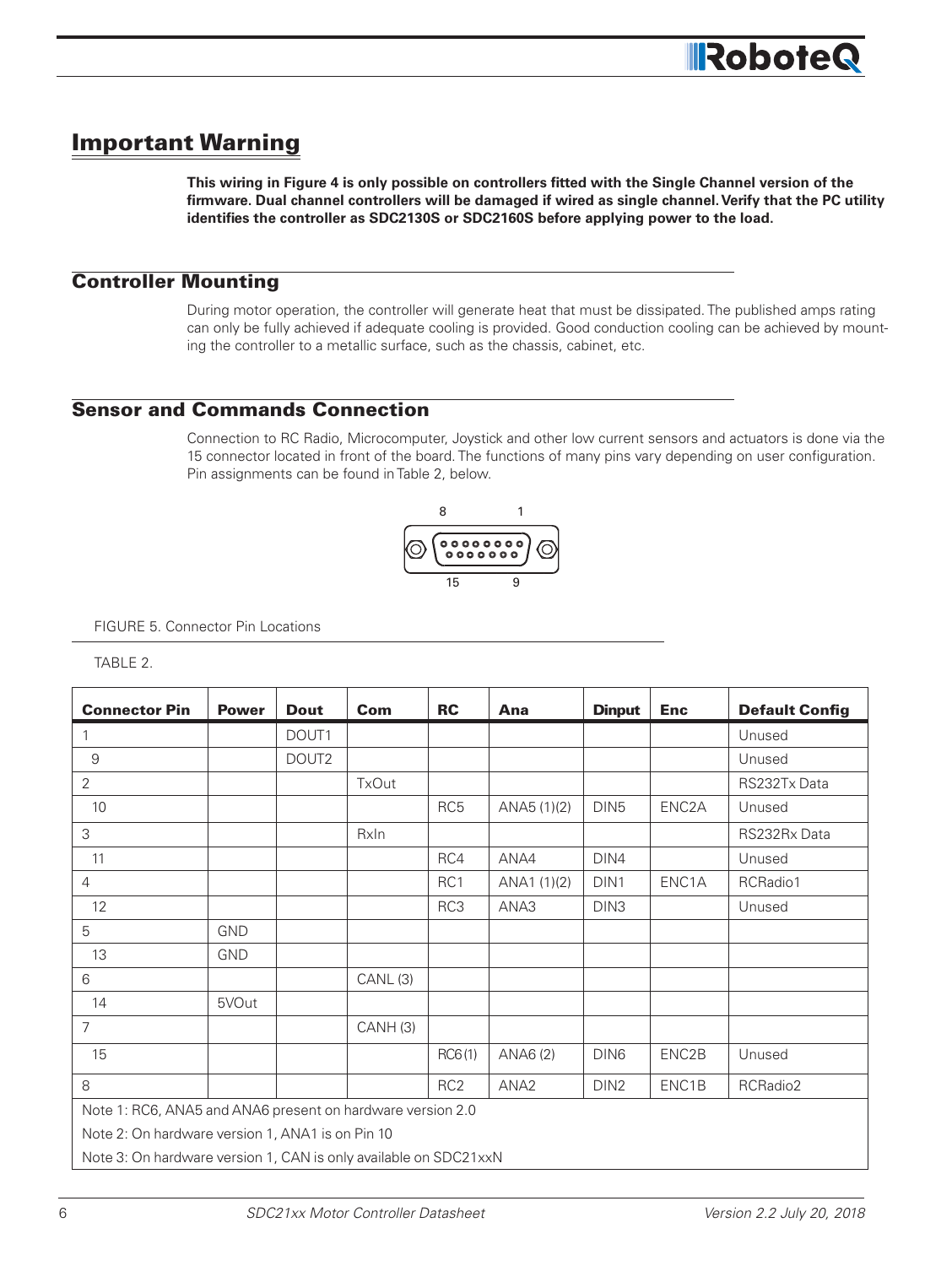

### Pin Assignment Changes Between v1.x and v2.x

V2.x of the SDC21xx has six Analog inputs instead of four. Analog Input 1 has been moved from Pin 10 to Pin 4. If backwards compatibility is required, contact Roboteq for instruction on restoring the Version 1 pinout.

### Default I/O Configuration

The SDC 21xx controller can be configured so that practically any Digital, Analog and RC pin can be used for any purpose. The controller's factory default configuration provides an assignment that is suitable for most applications. Figure 6, below, shows how to wire the controller to two analog potentiometers, an RC radio, and the RS232 port. It also shows how to connect the two outputs to motor brake solenoids. You may omit any connection that is not required in your application. The controller automatically arbitrates the command priorities depending on the presence of a valid command signal in the following order: 1-RS232, 2-RC Pulse, 3-None. If needed, use the Roborun+ PC Utility to change the pin assignments and the command priority order.



FIGURE 6. Factory Default Pin Assignments

### Enabling Analog Commands

For safety reasons, the Analog command mode is disabled by default. To enable the Analog mode, use the PC utility and set Analog in Command Priority 2 or 3 (leave Serial as priority 1). Note that by default the additional securities are enabled and will prevent the motor from starting unless the potentiometer is centered, or if the voltage is below 0.25V or above 4.75V. The drawing shows suggested assignment of Pot 1 to ANA5 (ANA1 on v1.x) and Pot 2 to ANA4. Use the PC utility to enable and assign analog inputs.

### CAN Bus Operation

The controller can interface with a standard CAN Bus network using 4 possible protocols: Standard CANOpen, and three simplified proprietary schemes (MiniCAN, RawCAN and RoboCAN. Please refer to the User Manual for details. On hardware version 1.x, CAN is only available on SDC21xx.

### USB communication

Use USB only for configuration, monitoring and troubleshooting. USB is not a reliable communication method when used in a electrically noisy environments and communication will not always recover after it is lost without unplugging and replugging the connector, or restarting the controller. Always prefer RS232 communication when interfacing to a computer.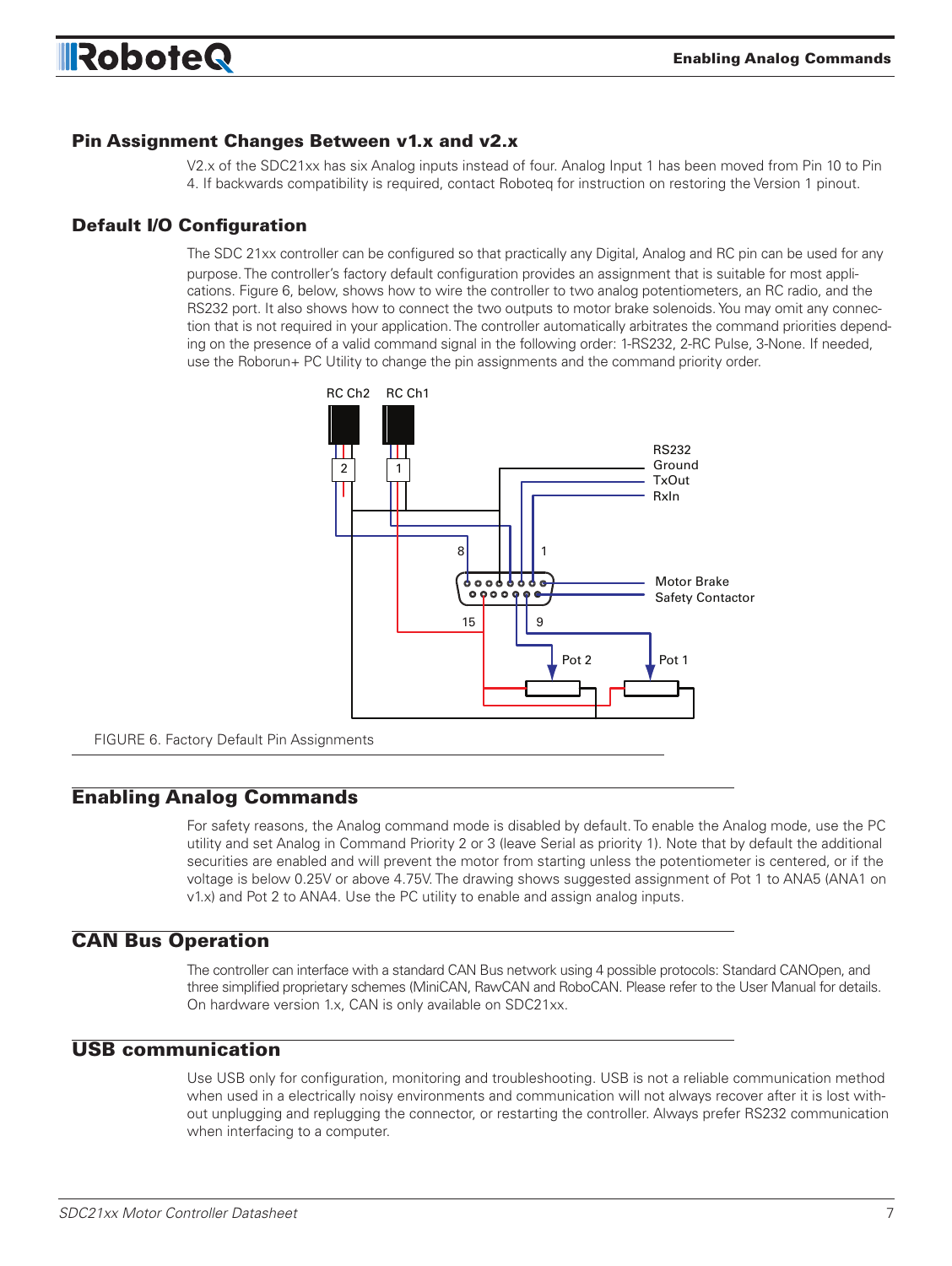# **IRobote**

### Serial Communication

The controller has a full RS232 compatible serial interface. On v2.x, the serial port can easily be connected to devices with TTL serial using a simple resistor and diodes circuit. See user manual for details.

### Satellite Receiver Connection

A 3-pin plug is provided for direct connection to a SP9545 miniature receiver.

### Status LED Flashing Patterns

The controller is equipped with three LEDs. After the controller is powered on, the Power LED will tun on, indicating that the controller is On. The Status LED will be flashing at a two second interval. The flashing pattern provides operating or exception status information.



FIGURE 7. LED Identifications



#### FIGURE 9. Exception or Fault Flashing Patterns

Additional status information may be obtained by monitoring the controller with the PC utility. Note: Red/Green LED is only in hardware Version 2.0 and newer. Version 1.0 uses monochrome LED.

Power Stage Off

The communication LED gives status information on the CAN and USB.

<u>an an tan an tan an sa sa tan an sa sa sa sa </u>

|      | Always off: No USB, No CAN            |
|------|---------------------------------------|
|      | Always On: USB Active, No CAN         |
| a ka | Flashing On: No USB, CAN Enabled      |
|      | Flashing Off: USB Active, CAN Enabled |

Figure 10. Communication LED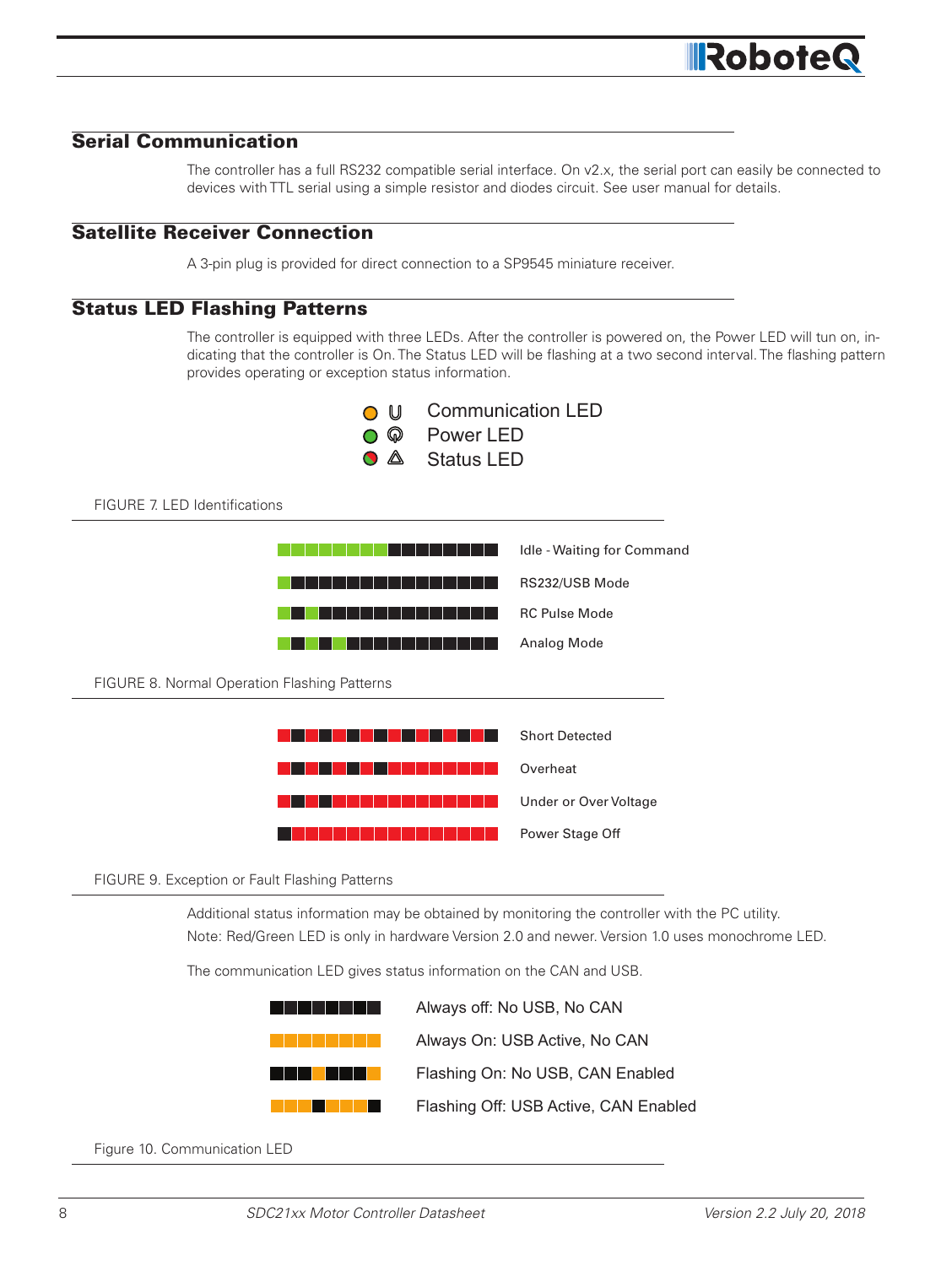### Secure Connection to AMP FASTON™ Tabs

Power Motor and Battery connections are made via standard 250mils (6.35mm) AMP FASTON™ Tabs. FASTON connectors provide a high current and very secure connection, proven over decades of use in the automotive industry. For maximum current handling, use connectors for AWG10 wires recognizable by their yellow plastic insulator.

FASTON connectors have an extremely tight fit and will not come off on their own. It is recommended, nevertheless, that the wiring is made so that the cables are never pulling the connector outward.

Frequent disconnects and reconnects will eventually loosen the connector's grip on the tab. If frequent disconnection is required, consider using Positive Lock connectors from TE Connectivity or their equivalent. These connectors have a spring loaded tab latch pin that will lock into the hole of the male tab.

### Amps Sensors

The controller has built in sensor to measure the battery amps for each channel. Motor Amps are calculated. Motor Amps precision decreases at PWM levels below 20%. Motor Amps are not measured and reported as 0 when the PWM output is at 0%.

### Electrical Specifications

### Absolute Maximum Values

The values in the table below should never be exceeded. Permanent damage to the controller may result.

#### TABLE 3.

| <b>Parameter</b>                                                                                                         | <b>Measure point</b>                                    | <b>Models</b> | <b>Min</b> | <b>Typical</b> | <b>Max</b> | <b>Units</b> |  |
|--------------------------------------------------------------------------------------------------------------------------|---------------------------------------------------------|---------------|------------|----------------|------------|--------------|--|
| <b>Battery Leads Voltage</b>                                                                                             | Ground to VMot                                          | SDC2130       | 10         |                | 40         | Volts        |  |
|                                                                                                                          |                                                         | SDC2160       | 10         |                | 62         | Volts        |  |
| Reverse Voltage on Battery<br>Leads                                                                                      | Ground to VMot                                          | All           | $-1$       |                |            | Volts        |  |
| Motor Leads Voltage                                                                                                      | Ground to $M1+$ , M1-,                                  | SDC2130       |            |                | 35         | Volts        |  |
|                                                                                                                          | $M2+$ , M2-                                             | SDC2160       |            |                | 62         | Volts        |  |
| Digital Output Voltage                                                                                                   | Ground to Output pins                                   | All           |            |                | 40         | Volts        |  |
| Analog and Digital Inputs<br>Voltage                                                                                     | Ground to any signal<br>pin on 25 & 9-pin<br>connectors | All           |            |                | 30         | Volts        |  |
| RS232 I/O pins Voltage                                                                                                   | External voltage<br>applied to Rx/Tx pins               | All           |            |                | 30         | Volts        |  |
| <b>Board Temperature</b>                                                                                                 | <b>Board</b>                                            |               | $-40$      |                | 85         | $^{\circ}C$  |  |
| Humidity                                                                                                                 | <b>Board</b>                                            |               |            |                | 100(3)     | $\%$         |  |
| Note 1: Maximum regeneration voltage in normal operation. Never inject a DC voltage from a battery or other fixed source |                                                         |               |            |                |            |              |  |
| Note 2: Non-condensing                                                                                                   |                                                         |               |            |                |            |              |  |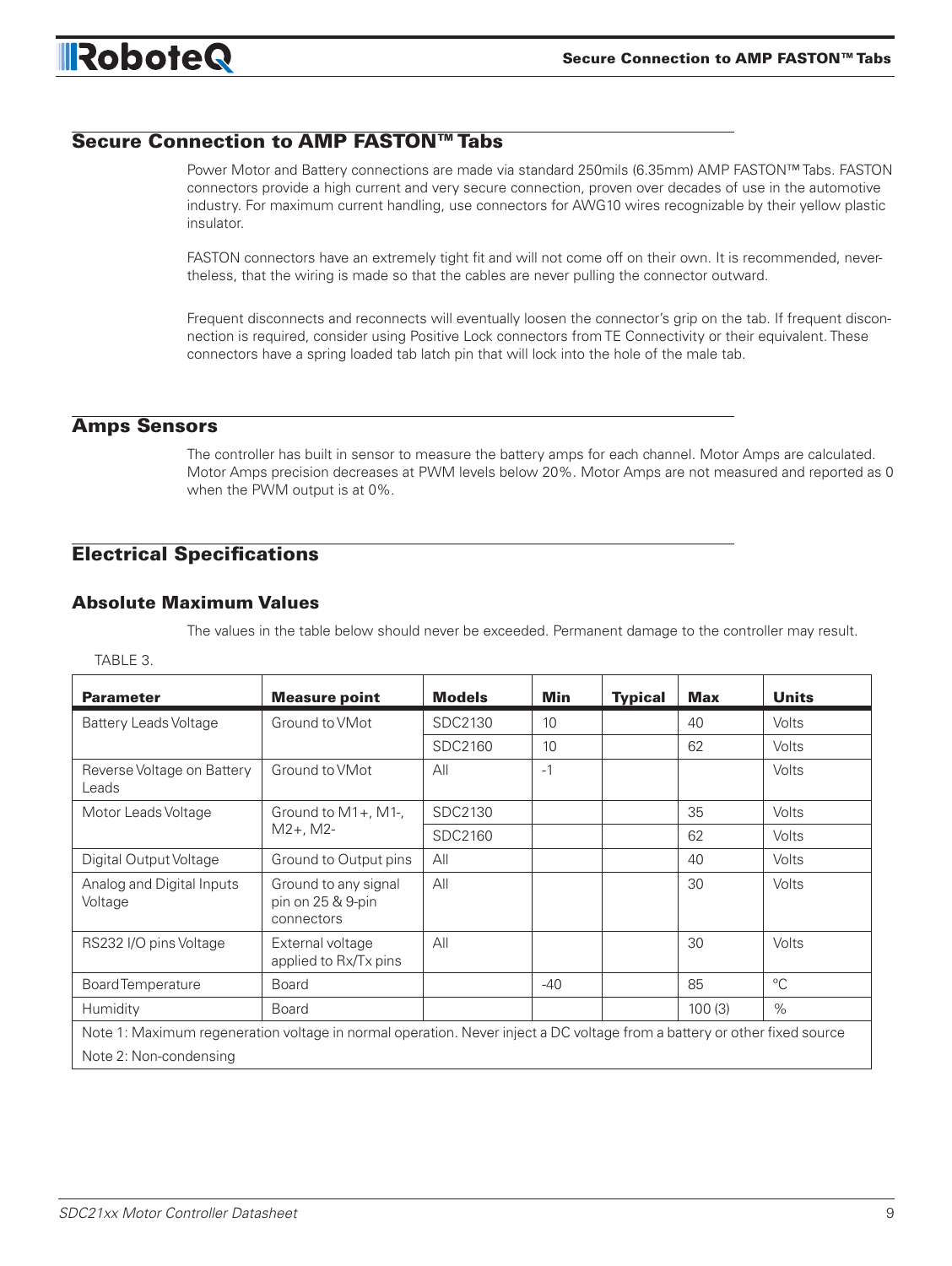### Power Stage Electrical Specifications (at 25ºC ambient)

TABLE 4.

| <b>Parameter</b>                           | <b>Measure point</b>                                           | <b>Models</b> | Min      | <b>Typical</b> | <b>Max</b> | <b>Units</b>      |
|--------------------------------------------|----------------------------------------------------------------|---------------|----------|----------------|------------|-------------------|
| <b>Battery Leads Voltage</b>               | Ground to VMot                                                 | SDC2130(S)    | 10(1)    |                | 35         | Volts             |
|                                            |                                                                | SDC2160(S)    | 10(1)    |                | 62         | Volts             |
| Motor Leads Voltage                        | Ground to M1+, M1-,                                            | SDC2130(S)    | 0(1)     |                | 35(2)      | Volts             |
|                                            | $M2+$ , M2-                                                    | SDC2160(S)    | 0(1)     |                | 62(2)      | Volts             |
| Over Voltage protection range              | Ground to VMot                                                 | SDC2130(S)    | 5        | 30(4)          | 35         | Volts             |
|                                            |                                                                | SDC2160(S)    | 5        | 60(4)          | 62(2)      | Volts             |
| Under Voltage protection                   | Ground to VMot                                                 | SDC2130(S)    | 0        | 5(4)           | 35         | Volts             |
| range                                      |                                                                | SDC2160(S)    | $\Omega$ | 5(4)           | 62         | Volts             |
| Idle Current Consumption                   | <b>VMot or Pwr Ctrl wires</b>                                  | All           | 50       | 75(5)          | 100        | mA                |
| ON Resistance (Excluding                   | VMot to M+, plus M- to<br>Ground at 100% power.<br>Per channel | SDC2130/60    |          | 20             |            | mOhm              |
| wire resistance)                           |                                                                | SDC2130S/60S  |          | 10             |            | mOhm              |
| Max Current per channel for                | Ch <sub>1</sub> or Ch <sub>2</sub> Motor<br>current            | SDC2130/60    |          |                | 20         | Amps              |
| 30s                                        |                                                                | SDC2130S/60S  |          |                | 40         | Amps              |
| Continuous Max Current per                 | Ch <sub>1</sub> or Ch <sub>2</sub> Motor<br>current            | SDC2130/60    |          |                | 15(7)      | Amps              |
| channel                                    |                                                                | SDC2130S/60S  |          |                | 30(7)      | Amps              |
| Current Limit range                        | Ch1 or Ch2 Motor                                               | SDC2130/60    | 1        | 15(8)          | 20         | Amps              |
|                                            | current                                                        | SDC2130S/60S  | 1        | 30(8)          | 40         | Amps              |
| <b>Stall Detection Amps range</b>          | Ch1 or Ch2 Motor                                               | SDC2130/60    | 1        | 15(8)          | 20         | Amps              |
|                                            | current                                                        | SDC2130S/60S  | 1        | 30(8)          | 40         | Amps              |
| Stall Detection timeout range              | Ch1 or Ch2 Motor<br>current                                    | All           | 1        | 500 (9)        | 65000      | millisec-<br>onds |
| Motor Acceleration/Decel-<br>eration range | Ch <sub>1</sub> or Ch <sub>2</sub>                             | All           | 100      | 500 (10)       | 65000      | millisec-<br>onds |

Note 1: Negative voltage will cause a large surge current. Protection fuse needed if battery polarity inversion is possible

Note 2: Maximum regeneration voltage in normal operation. Never inject a DC voltage from a battery or other fixed source

Note 3: Minimum voltage must be present on VMot or Power Control wire

Note 4: Factory default value. Adjustable in 0.1V increments

Note 5: Current consumption is lower when higher voltage is applied to the controller's VMot or PwrCtrl wires

Note 6: Max value is determined by current limit setting. Duration is estimated and is dependent on ambient temperature cooling condition

Note 7: Estimate. Limited by heatsink temperature. Current may be higher with better cooling

Note 8: Factory default value. Adjustable in 0.1A increments

Note 9: Factory default value. Time in ms that Stall current must be exceeded for detection

Note 10: Factory default value. Time in ms for power to go from 0 to 100%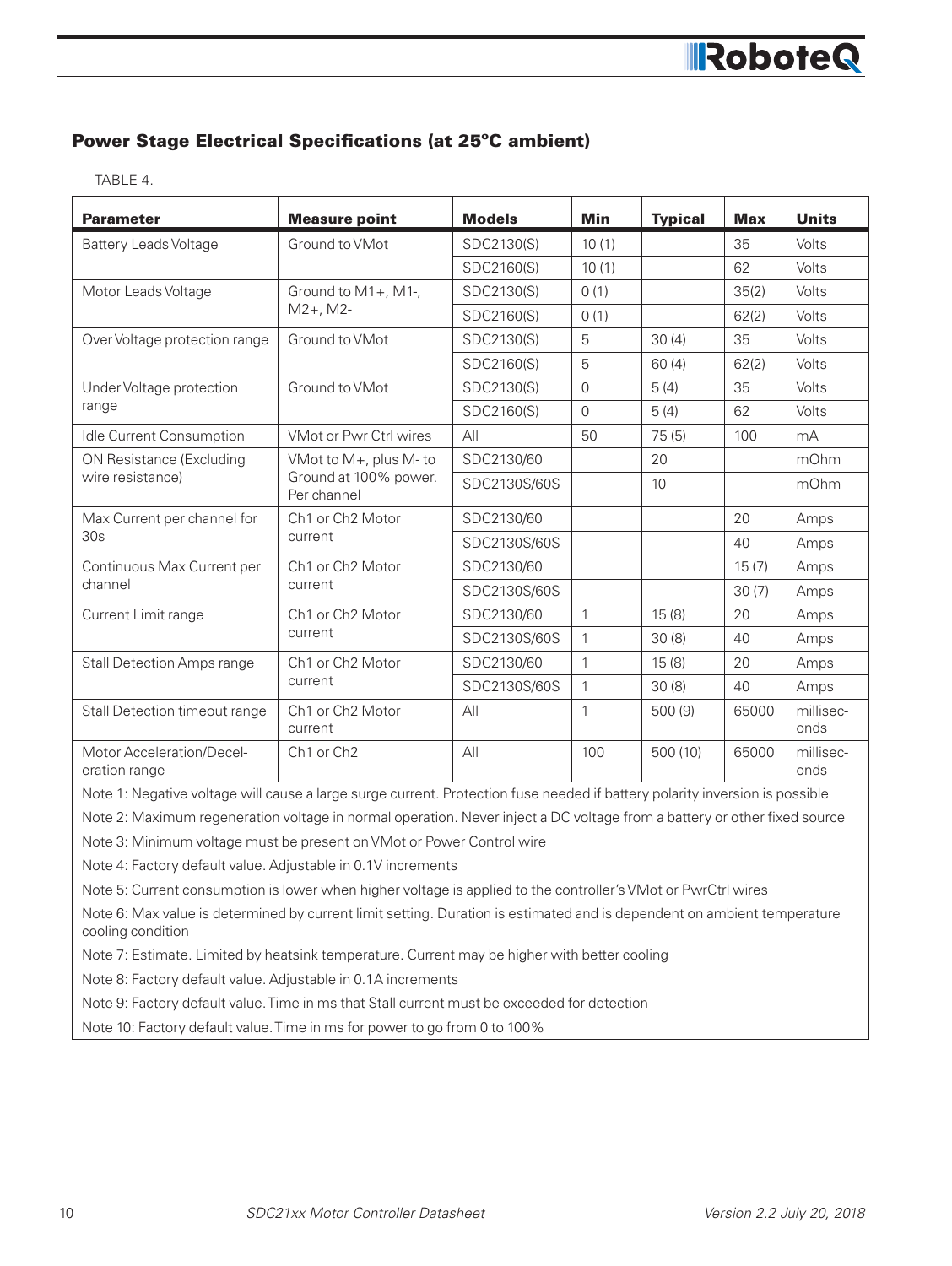

### Important Warning:

**Be aware that regenerative braking can create high voltage at the controller's power inputs. Use the controller only with batteries. See user manual for special precautions when using a power supply.**

### Command, I/O and Sensor Signals Specifications

| ×<br>۰, |
|---------|
|---------|

| <b>Parameter</b>                                                                                | <b>Measure point</b>       | Min            | <b>Typical</b> | <b>Max</b> | <b>Units</b> |  |  |
|-------------------------------------------------------------------------------------------------|----------------------------|----------------|----------------|------------|--------------|--|--|
| Main 5V Output Voltage                                                                          | Ground to 5V pins on       | 4.6            | 4.75           | 4.9        | Volts        |  |  |
| 5V Output Current                                                                               | 5V pins on RJ45 and DSub15 |                |                | 100        | mA           |  |  |
| Digital Output Voltage                                                                          | Ground to Output pins      |                |                | 30         | Volts        |  |  |
| Digital Output Current                                                                          | Output pins, sink current  |                |                | 1          | Amps         |  |  |
| Output On resistance                                                                            | Output pin to ground       |                | 0.75           | 1.5        | Ohm          |  |  |
| Output Short circuit threshold                                                                  | Output pin                 | 1.05           | 1.4            | 1.75       | Amps         |  |  |
| Input Impedances                                                                                | AIN/DIN Input to Ground    |                | 53             |            | kOhm         |  |  |
| Digital Input 0 Level                                                                           | Ground to Input pins       | $-1$           |                | 1          | Volts        |  |  |
| Digital Input 1 Level                                                                           | Ground to Input pins       | 3              |                | 30         | Volts        |  |  |
| Analog Input Range                                                                              | Ground to Input pins       | $\overline{0}$ |                | 5.1        | Volts        |  |  |
| Analog Input Precision                                                                          | Ground to Input pins       |                | 0.5            |            | $\%$         |  |  |
| Analog Input Resolution                                                                         | Ground to Input pins       |                | 1              |            | mV           |  |  |
| <b>Encoder Frequency</b>                                                                        |                            |                |                | 500        | kHz          |  |  |
| Pulse durations                                                                                 | Pulse inputs               | 20000          |                | 10         | <b>US</b>    |  |  |
| Pulse repeat rate                                                                               | Pulse inputs               | 50             |                | 250        | Hz           |  |  |
| Pulse Capture Resolution                                                                        | Pulse inputs               |                | 1              |            | <b>US</b>    |  |  |
| Frequency Capture                                                                               | Pulse inputs               | 100            |                | 1000       | Hz           |  |  |
| Encoder count                                                                                   | Internal                   | $-2.147$       |                | 2.147      | 10^9 Counts  |  |  |
| Encoder frequency                                                                               | Encoder input pins         |                |                | 1M(1)(2)   | Counts/s     |  |  |
| Note1: Max 30Kcounts/s on dual channel v1.x.<br>Note 2: Enabling Encoder disables pulse capture |                            |                |                |            |              |  |  |

### Operating & Timing Specifications

TABLE 6.

| <b>Parameter</b>                                              | <b>Measure Point</b>     | <b>Min</b>  | <b>Typical</b> | <b>Max</b> | <b>Units</b> |  |  |
|---------------------------------------------------------------|--------------------------|-------------|----------------|------------|--------------|--|--|
| Command Latency                                               | Command to output change | $\mathbf 0$ | 0.5            |            | ms           |  |  |
| PWM Frequency                                                 | Ch1, Ch2 outputs         | 10          | 18(1)          | 20         | kHz          |  |  |
| Closed Loop update rate                                       | Internal                 |             | 1000           |            | Hz           |  |  |
| <b>USB Rate</b>                                               | USB pins                 |             |                | 12         | MBits/s      |  |  |
| RS232 baud rate                                               | Rx & Tx pins             | 9600        | 115200 (2)     | 115200     | Bits/s       |  |  |
| RS232 Watchdog timeout                                        | Rx pin                   | 1(3)        |                | 65000      | ms           |  |  |
| Note 1: May be adjusted with configuration program            |                          |             |                |            |              |  |  |
| Note 2: 115200, 8-bit, no parity, 1 stop bit, no flow control |                          |             |                |            |              |  |  |
| Note 3: May be disabled with value 0                          |                          |             |                |            |              |  |  |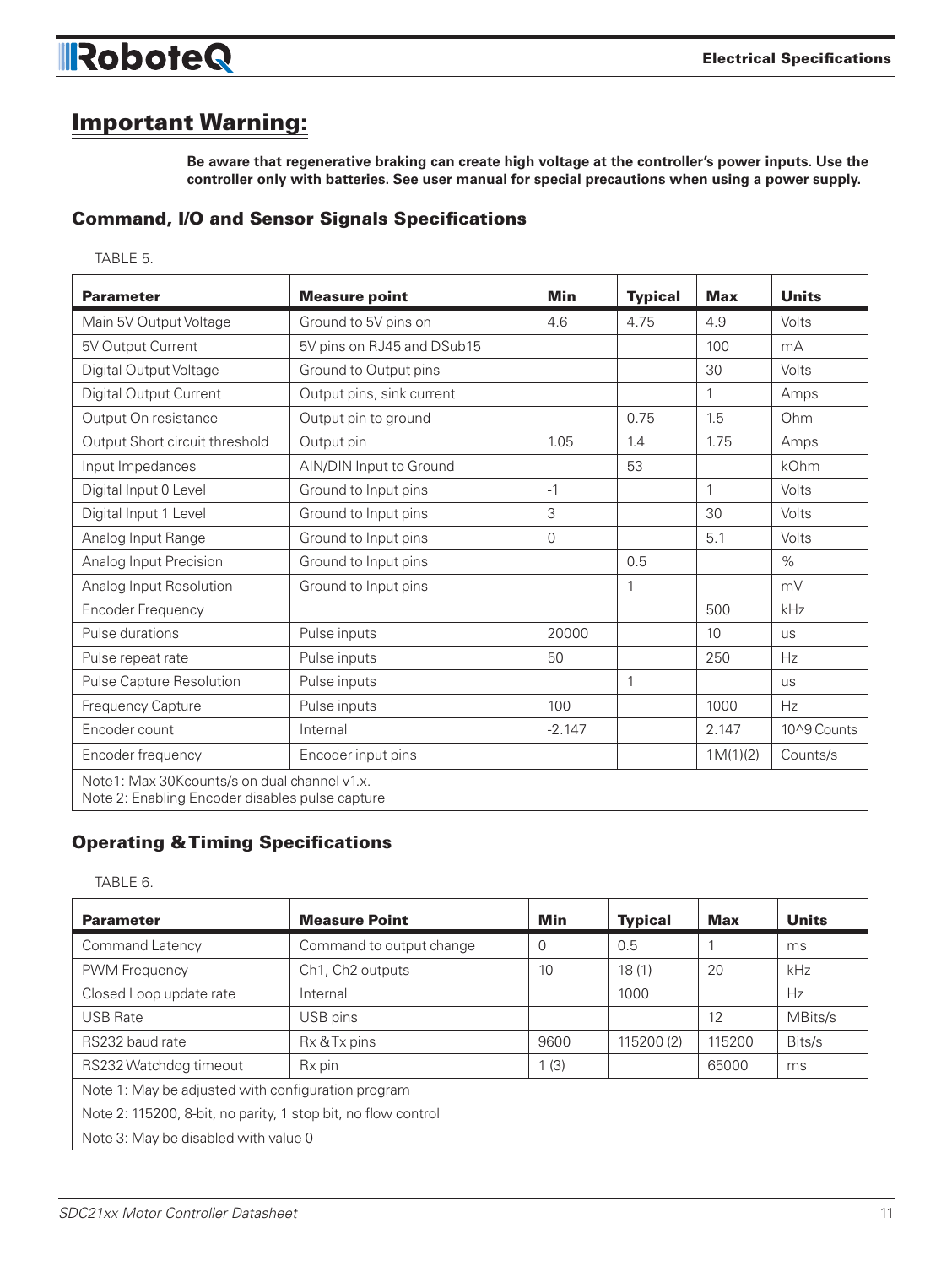### **Scripting**

### TABLE 7.

| <b>Parameter</b>                   | <b>Measure Point</b> | Min    | <b>Typical</b> | <b>Max</b> | <b>Units</b> |  |  |
|------------------------------------|----------------------|--------|----------------|------------|--------------|--|--|
| <b>Scripting Flash Memory</b>      | Internal             |        | 32000(1)       |            | <b>Bytes</b> |  |  |
| Max Basic Language programs        | Internal             | 2000   |                | 3000       | Lines        |  |  |
| Integer Variables                  | Internal             |        | 4096           |            | Words (2)    |  |  |
| <b>Boolean Variables</b>           | Internal             |        | 8190           |            | Symbols      |  |  |
| <b>Execution Speed</b>             | Internal             | 50 000 | 100 000        |            | Lines/s      |  |  |
| Note 1: 8192 in Version 1 hardware |                      |        |                |            |              |  |  |
| Note 2:32-bit words                |                      |        |                |            |              |  |  |

### Thermal Specifications

TABLE 8.

| <b>Parameter</b>                                                                             | <b>Measure Point</b>           | <b>Model</b> | Min   | <b>Typical</b> | Max   | <b>Units</b> |  |
|----------------------------------------------------------------------------------------------|--------------------------------|--------------|-------|----------------|-------|--------------|--|
| <b>Board Temperature</b>                                                                     | <b>PCB</b>                     | All          | $-40$ |                | 85(1) | $^{\circ}$ C |  |
| Thermal Protection range                                                                     | <b>PCB</b>                     | All          | 70    |                | 80(2) | $^{\circ}C$  |  |
| Thermal resistance                                                                           | Power MOSFETs to<br>heats sink | All          |       |                |       | °C/W         |  |
| Note 1: Thermal protection will protect the controller power                                 |                                |              |       |                |       |              |  |
| Note 2: Max allowed power out starts lowering at minimum of range, down to 0 at max of range |                                |              |       |                |       |              |  |

The SDC21xx uses a conduction plate at the bottom of the board for heat extraction. For best results, attach firmly with thermal compound paste against a metallic chassis so that heat transfers to the conduction plate to the chassis. If no metallic surface is available, mount the controller on spacers so that forced or natural air flow can go over the plate surface to remove heat.

### Mechanical Specifications

TABLE 9.

| <b>Parameter</b> | <b>Measure Point</b> | Min | <b>Typ</b> | <b>Max</b> | <b>Units</b> |
|------------------|----------------------|-----|------------|------------|--------------|
| Weight           | Board                |     | 120(4.2)   |            | $g$ (oz.     |
| Power Wire Gauge | Terminal strip       |     |            | 12<br>╺    | <b>AWG</b>   |



FIGURE 11. SDC21xx Front View and Dimensions